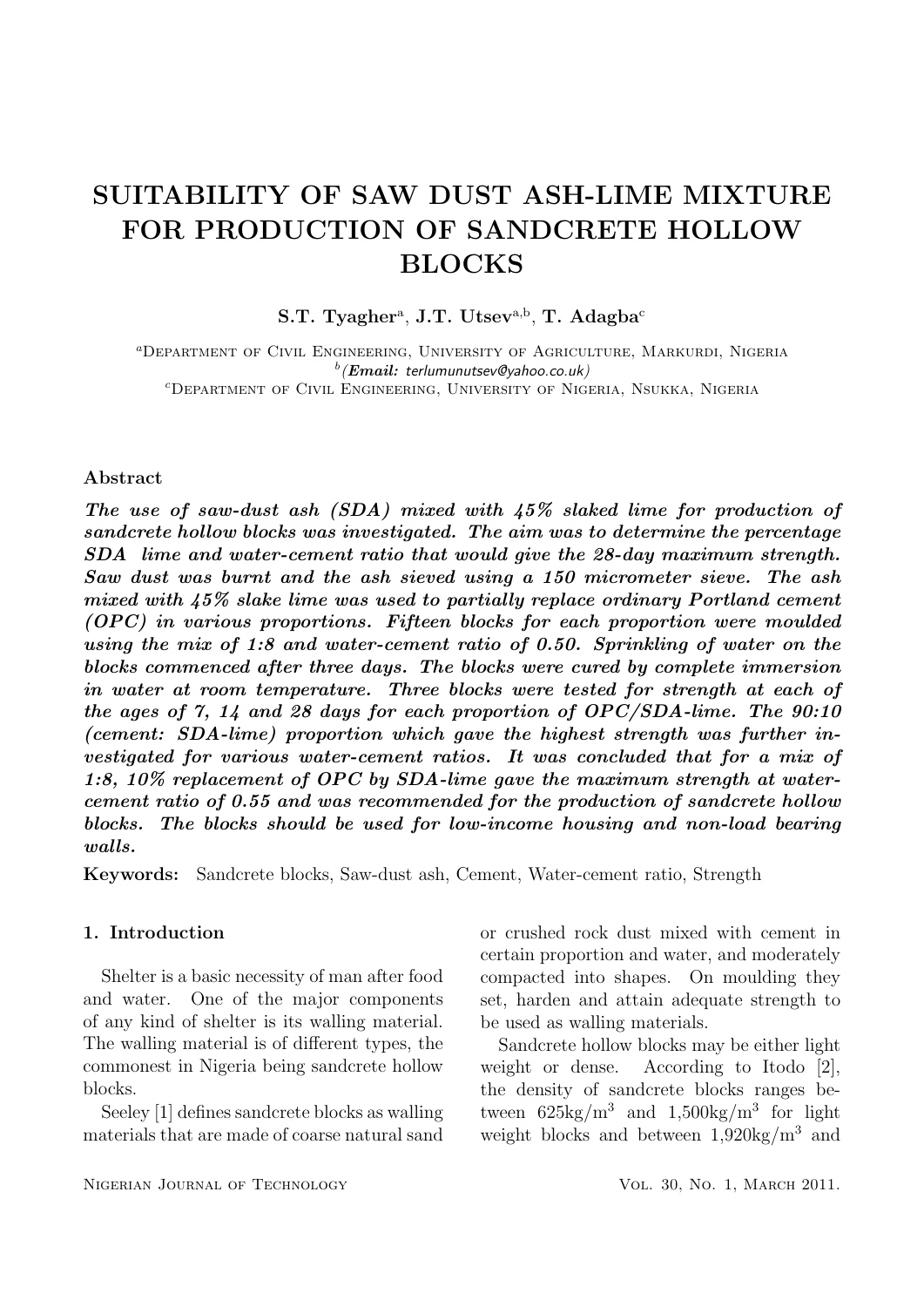$2,080\text{kg/m}^3$  for dense blocks.

Compressive strength of blocks is a measure of their resistance to load application when placed in the crushing machine. BS  $2028$  [3] recommends  $3.45N/mm^2$  for the mean strength, and  $2.59N/mm^2$  for the lowest individual strength. The Federal Ministry of Works  $[4]$  recommends  $2.1N/mm^2$  for mean strength and  $1.7N/mm^2$  for the lowest individual strength.

The cost of any building is the aggregate costs of its components. Similarly, the cost of any component of a building is the aggregate costs of its constituent materials. It therefore follows that the reduction in the cost of any material of a building component will lead to the corresponding decrease in the cost of the building.

The materials used for production of sandcrete hollow blocks are cement, sand and water. Cement is the most costly material. Its reduction will definitely reduce the cost of production of sandcrete hollow blocks and ultimately that of the building. Cement can be reduced by partially replacing it with a pozzolana.

Since the introduction of cement in Nigeria in the 1950s, there has been a boom in the construction industry. The use of alternative walling material to cement in its various forms continues alongside with the development of cement technology. With the down turn in the economy in the 1970s, cost consideration has been an important factor in the construction industry [5].

The building and allied industries have shifted from the use of conventional construction materials to newer materials like fibre, reinforced plastics, aluminum, new varieties of bricks, cement, glass and steel due to economy enhanced in the use of these materials [6]. Nigerias building and construction industry, like in many other developing countries, is exploring and combining materials within its vicinity so as to meet the ever increasing demand for shelter. The choice and sustainability of a particular material depend largely on its availability, nature of project, durability, individual preference and economic consideration.

Due to the problem of managing waste, research in the area of minimizing waste accumulation through reclamation and recycling has been recently ignited considering aesthetic and ecological problems caused by the improper disposal of waste. Areas of research aimed at reducing waste include the use of rice-husk ash and groundnut-husk ash to produce cement [7 - 9].

In this research, saw dust ash (a pozzolana) was used to partially replace ordinary Portland cement in production of sandcrete hollow blocks. A pozzolana is an artificial or a natural material containing silica in a reactive form. Generally, it is a siliceous and aluminous material which in itself possesses little or no cementious properties. However, it can react chemically with calcium hydroxide to form compounds possessing cementious properties when it is in finely divided form and in the presence of lime and moisture [10, 11].

Obam and Tyagher [7] found out that partial replacement of OPC with rice-husk ash mixed with 45% slaked lime gave the maximum strength of concrete at water-cement ratio of 0.86. The aim of this research is to identify the water-cement ratio and the cement/SDA-lime proportion that will give the 28-day maximum compressive strength of sandcrete hollow blocks when OPC is partially replaced by SDA-lime mixture.

# 2. Saw-Dust Ash (SDA)

Saw dust is an organic waste resulting from the mechanical milling or processing of timber (wood) into various shapes and sizes. The

# Nigerian Journal of Technology Vol. 30, No. 1. March 2011.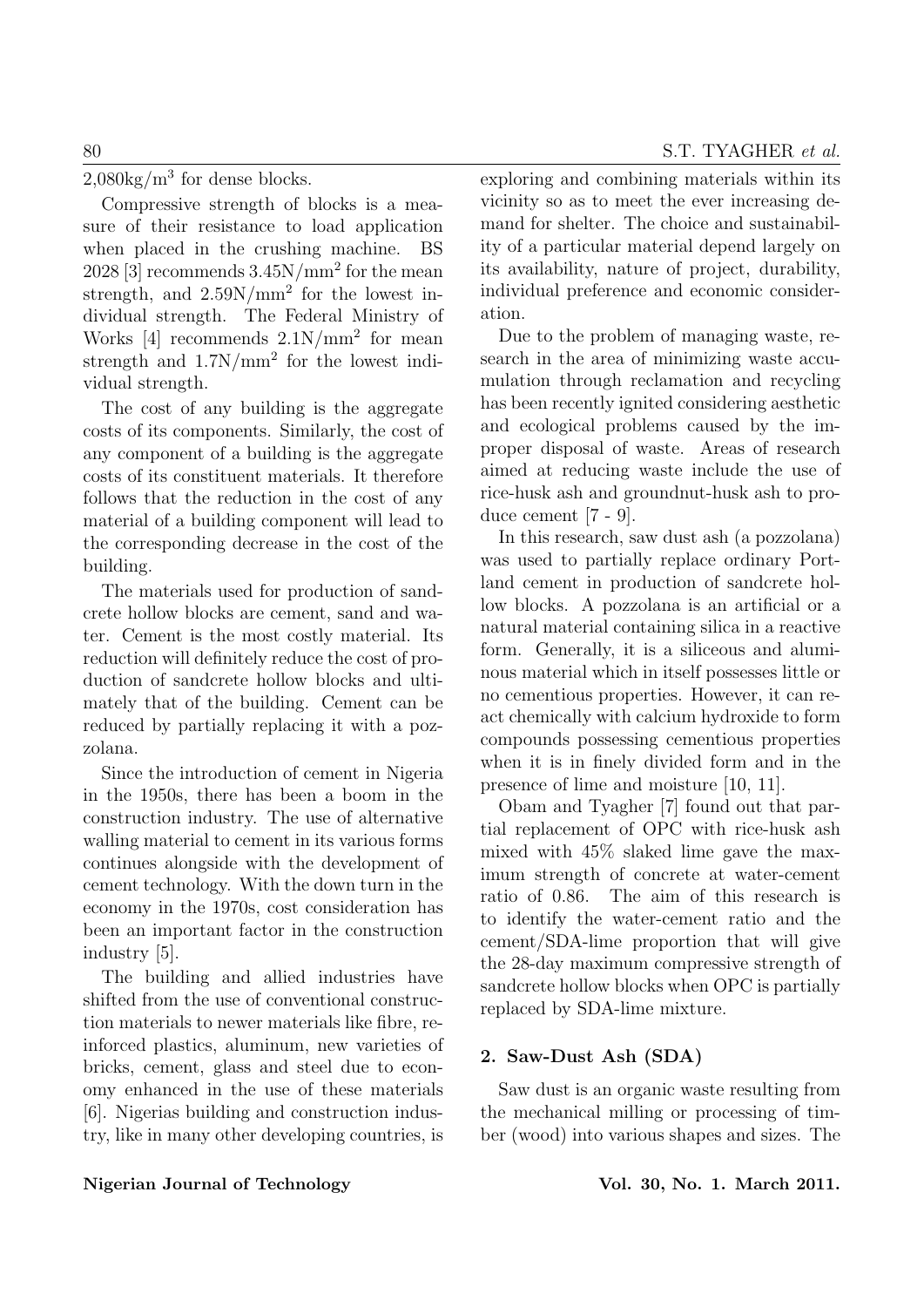| Table 1: Chemical Properties of SDA. |             |  |  |  |  |
|--------------------------------------|-------------|--|--|--|--|
| Constituents                         | % by weight |  |  |  |  |
| SiO <sub>2</sub>                     | 67.95       |  |  |  |  |
| $AL_2O_3$                            | 4.29        |  |  |  |  |
| $F_2O_3$                             | 2.15        |  |  |  |  |
| CaO                                  | 9.47        |  |  |  |  |
| MgO                                  | 5.84        |  |  |  |  |
| MnO                                  | 0.01        |  |  |  |  |
| Na <sub>2</sub> O                    | 0.06        |  |  |  |  |
| $K_2O$                               | 0.11        |  |  |  |  |
| $P_2O_5$                             | 0.46        |  |  |  |  |
| SO <sub>3</sub>                      | 0.56        |  |  |  |  |

dust is usually used as domestic fuel. The resulting ash known as saw-dust ash is a form of pozzolana. Saw dust is in abundance in Nigeria and other parts of the world. Chemical properties of SDA are presented in Table 1, and their comparison with other related materials is presented in Table 2.

# 3. Materials and Method

The materials used were saw-dust ash (SDA), slaked lime, ordinary Portland cement (OPC), sand and water. Saw dust was collected manually from the saw mill along Kashin Ibrahim road, Makurdi, Nigeria. The dust was burnt into ash by open burning using a drum. The SDA was sieved using 150 micrometer sieve. Slaked lime and OPC were obtained from retailer shops in Makurdi and transported to the Civil engineering laboratory, University of Agriculture, Makurdi. SDA was mixed with slaked lime in the ratio of 55:45. Sand (obtained from River Benue) was washed to remove any quantity of silt and clay. The average specific gravity of the sand was found to be 2.65.

SDA and lime were properly mixed to ensure uniformity. The proportion used for moulding the blocks was one part of cement or

Table 3: Pozzolanic activity index

| Age    | <b>SDA</b> - lime Proportion |      |        |        |  |  |
|--------|------------------------------|------|--------|--------|--|--|
| (days) |                              |      |        |        |  |  |
|        | $10\%$                       | 20%  | $30\%$ | $40\%$ |  |  |
| 7      | 73.2                         | 26.8 | 26.8   | 23.2   |  |  |
| 14     | 57.7                         | 28.9 | 20.6   | 19.6   |  |  |
| 28     | 56.9                         | 44.1 | 29.4   | 627.5  |  |  |

cement- SDA/lime to eight parts of sand (1:8). Water was added using a water-cement ratio of 0.50 and mixed thoroughly. The pozzolanic activity index of SDA-lime mixture was determined at the ages of 7, 14 and 28 days. The results are presented in Table 3.

Forty-five blocks of size  $150 \text{mm} \div 225 \text{mm}$ ÷ 450mm were moulded and compacted mechanically, nine for each of the proportions of 100:0, 90:10, 80:20, 70:30 and 60:40 (cement: SDA-lime) by weight. The blocks were allowed to stay undisturbed for 24 hours and sprinkled with water for three days. They were then transferred to a tank containing water, cured by complete immersion and tested for density and strength at the ages of 7, 14 and 28 days. The density and strength results are presented in Tables 4 and 5 respectively.

The proportion of cement to SDA-lime (90:10) that gave the highest mean compressive strength at 28 days was further investigated using various water-cement ratios of 0.40, 0.45, 0.50, 0.55, 0.60. The results are presented in Figure 1.

## 4. Discussion of Results

Table 3 shows the pozzolanic activity index at various ages and proportions of SDA-lime. There is a decrease in the pozzolanic activity index with increase in SDA-lime proportion. The index does not have a discernible trend with the increase in the age of curing.

In Table 4, the density decreases with the increase in SDA-lime proportion and curing

#### Nigerian Journal of Technology **Vol. 30, No. 1. March 2011**.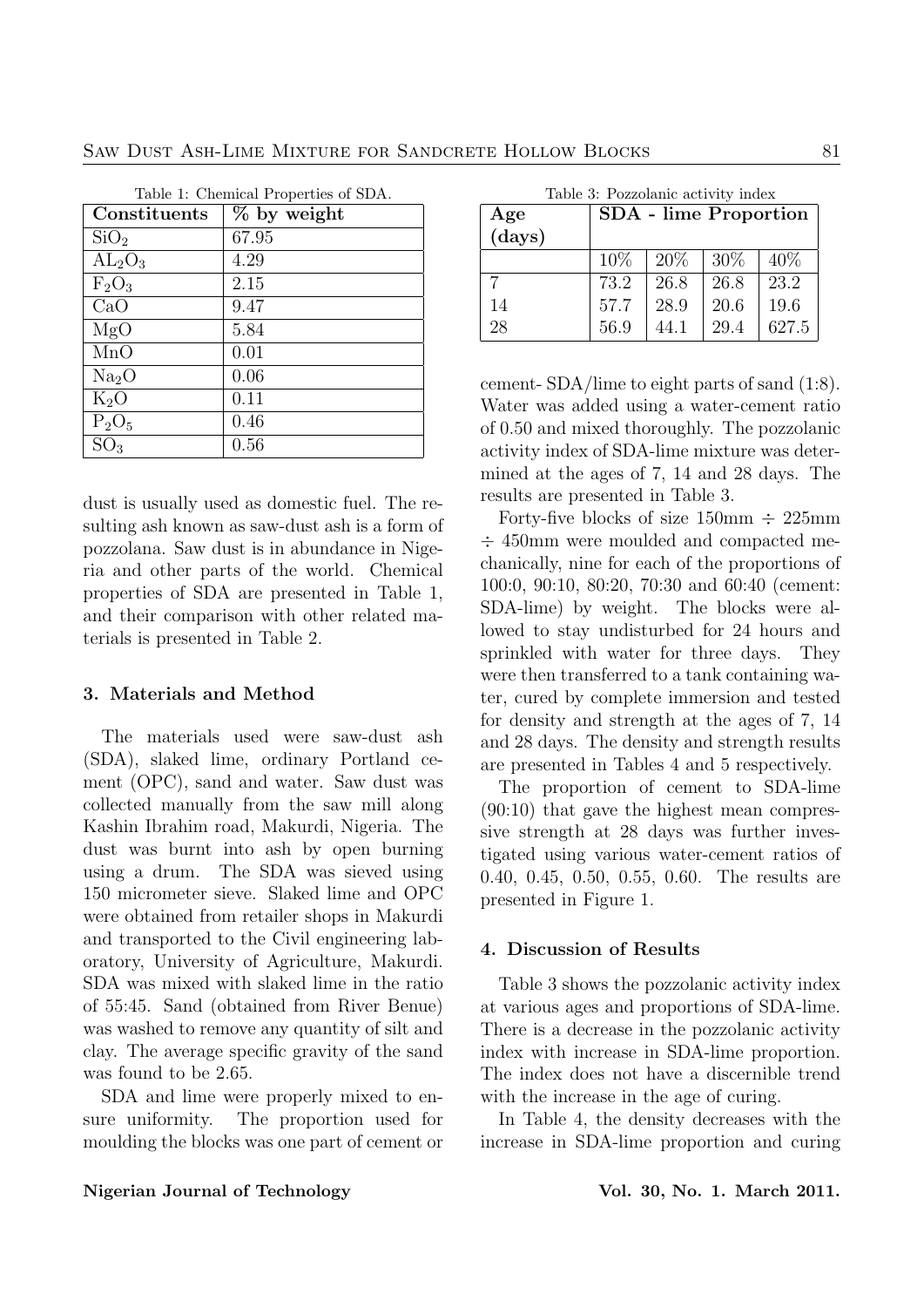| $\mu$ and $\mu$ . Comparison or $\mu$ $\mu$ with other related materials $\mu$ . |           |           |                          |                |           |  |
|----------------------------------------------------------------------------------|-----------|-----------|--------------------------|----------------|-----------|--|
| Constituents                                                                     | SDA       | Groundnut | Rice                     | <b>Bagasse</b> | Ordinary  |  |
|                                                                                  | $%$ by wt | Husk ash  | husk ash                 | Ash            | Portland  |  |
|                                                                                  |           | $%$ by wt | $%$ by wt                | $%$ by wt      | cement    |  |
|                                                                                  |           |           |                          |                | $%$ by wt |  |
| SiO <sub>2</sub>                                                                 | 67.95     | 54.03     | 93.10                    | 73.00          | 20.70     |  |
| $AL_2O_3$                                                                        | 4.29      | 59.81     | 0.40                     | 6.70           | 5.75      |  |
| $F_2O_3$                                                                         | 2.15      | 4.35      | 0.20                     | 6.30           | 2.50      |  |
| CaO                                                                              | 9.47      | 1.70      | 0.40                     | 2.80           | 64.00     |  |
| MgO                                                                              | 5.84      | 0.004     | 0.10                     | 3.20           | 1.00      |  |
| MnO                                                                              | 0.01      | 0.10      |                          | 0.26           | 0.05      |  |
| Na <sub>2</sub> O                                                                | 0.06      | 0.85      | 2.30                     | 1.10           | 0.20      |  |
| $K_2O$                                                                           | 0.11      | 0.17      | $\qquad \qquad -$        | 2.40           | 0.60      |  |
| $P_2O_5$                                                                         | 0.46      | 1.44      | $\overline{\phantom{a}}$ | 2.09           | 0.15      |  |
| SO <sub>3</sub>                                                                  | 0.56      | 0.09      | 2.80                     |                | 2.75      |  |

 $T$  arison of  $SDA$  with other related materials .

Source: Elinwa, A.U. and Awari, A. [8]

Table 4: Density at various ages.

| Curing | $%$ SDA - lime                                  |        |                 |      |      |  |  |
|--------|-------------------------------------------------|--------|-----------------|------|------|--|--|
| Age    | $0\%$                                           | $10\%$ | $20\%$   $30\%$ |      | 40%  |  |  |
| (days) | Density $(\overline{\mathrm{Kg}/\mathrm{m}^3})$ |        |                 |      |      |  |  |
| ⇁      | 2537                                            | 2427   | 2423            | 2414 | 2386 |  |  |
| 14     | 2486                                            | 2420   | 2413            | 2410 | 2353 |  |  |
| 28     | 2480                                            | 2408   | 2411            | 2389 | 2306 |  |  |

age. The decrease in density with increase in SDA-lime proportions accounts for loss in weight of the blocks due to increase in SDAlime mixture.

In table 5, the decrease in strength with increase in SDA-lime proportion accounts for the light weight of SDA-lime mixture. The increase in strength with curing age accounts for more hydration of the SDA-lime/OPC paste in presence of moisture for a long time. The blocks become stronger when more SDAlime/OPC paste is hydrated.

Figure 1 shows the strength development at various water-cement ratios using 90:10 cement to SDA-lime. The maximum mean compressive strength of 0.85 N/mm2 occurs at



Figure 1: Compressive strength for various watercement ratios using 90:10 (cement:SDA).

water-cement ratio of 0.55. Limitations exist in the data used in this paper as many vehicles find their way into the country through the activities of smugglers. However this does not preclude the fair analysis done in this work.

## 5. Conclusion and Recommendation

From the above investigations, it can be concluded that SDA has a fairly significant effect on the compressive strength of sandcrete

#### Nigerian Journal of Technology **Vol. 30, No. 1. March 2011**.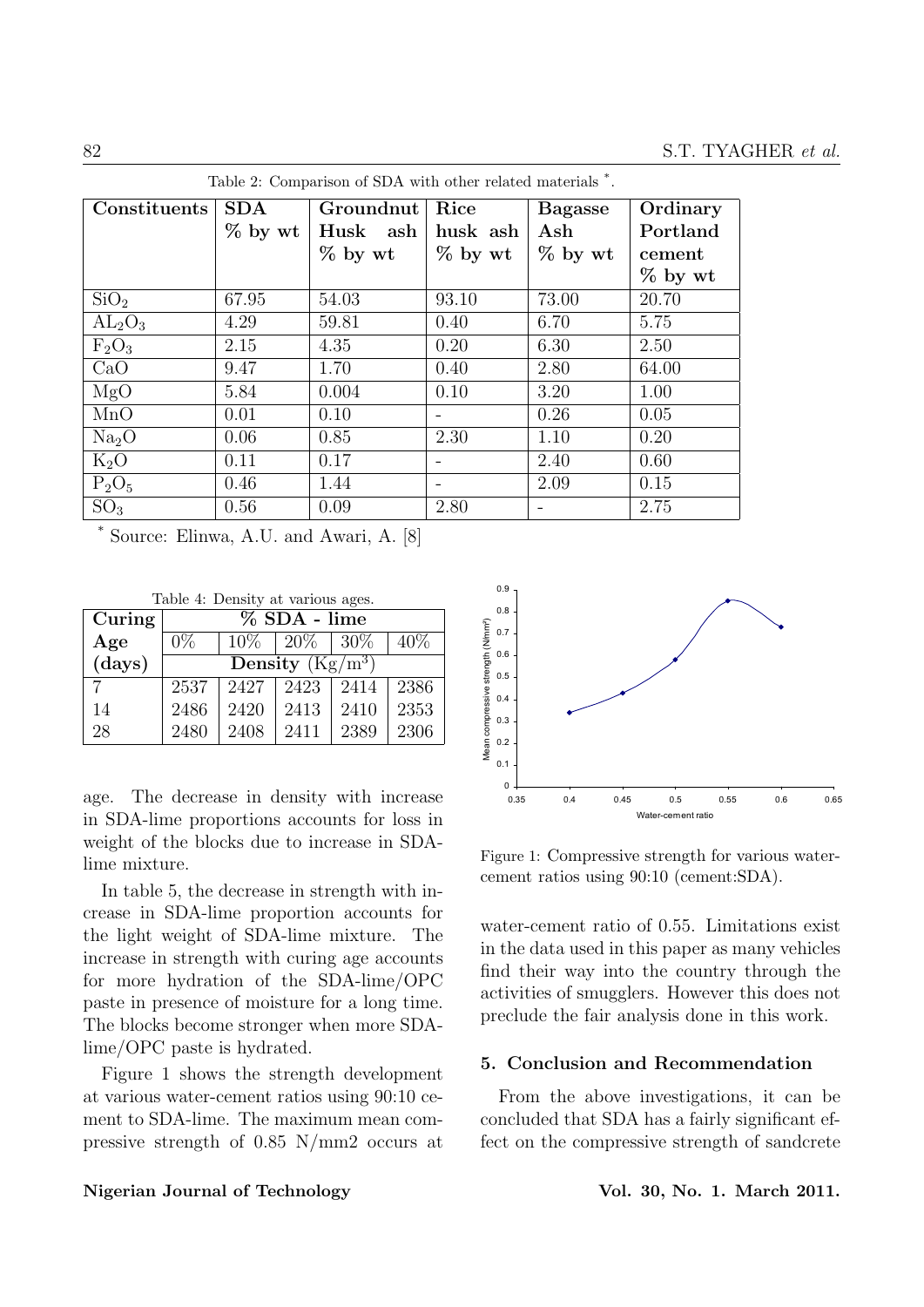| Curing | Identifi-       | Table 5: Compressive strength $(w/c = 0.50)$ .<br>% SDA - lime |        |        |        |        |  |
|--------|-----------------|----------------------------------------------------------------|--------|--------|--------|--------|--|
| Age    | cation          | $0\%$                                                          | $10\%$ | $20\%$ | $30\%$ | $40\%$ |  |
| (days) | Mark            | Compressive Strength $(N/mm^2)$                                |        |        |        |        |  |
|        | P <sub>11</sub> | 0.65                                                           | 0.32   | 0.13   | 0.19   | 0.13   |  |
| 7      | P <sub>21</sub> | 0.52                                                           | 0.45   | 0.13   | 0.13   | 0.13   |  |
|        | P31             | 0.52                                                           | 0.45   | 0.19   | 0.13   | 0.13   |  |
|        | Mean            | 0.56                                                           | 0.41   | 0.15   | 0.15   | 0.13   |  |
|        | P12             | 0.97                                                           | 0.65   | 0.26   | 0.16   | 0.13   |  |
| 14     | P <sub>22</sub> | 0.84                                                           | 0.45   | 0.26   | 0.13   | 0.26   |  |
|        | P32             | 1.10                                                           | 0.58   | 0.32   | 0.32   | 0.19   |  |
|        | Mean            | 0.97                                                           | 0.56   | 0.28   | 0.20   | 0.19   |  |
|        | P <sub>13</sub> | 1.03                                                           | 0.65   | 0.52   | 0.26   | 0.32   |  |
| 28     | P <sub>23</sub> | 0.97                                                           | 0.52   | 0.45   | 0.32   | 0.26   |  |
|        | P <sub>33</sub> | 1.07                                                           | 0.58   | 0.39   | 0.32   | 0.26   |  |
|        | Mean            | 1.02                                                           | 0.58   | 0.45   | 0.30   | 0.28   |  |

Table 5: Compressive strength  $(w/c = 0.50)$ .

blocks. As the percentage SDA content in the mix increased, the compressive strength of the sandcrete block decreased. It can also be inferred from the investigation that sandcrete blocks containing SDA are not strong enough to be used as load-bearing blocks but suitable for use as non-load bearing blocks and that the addition of SDA into the sand-cement matrix can be used in the production of blocks with lighter weight. About 10% replacement of cement by SDA for a mix design of 1:8 and a water cement ratio of 0.55 can be used. The results in table 5 do not meet the minimum strength of 2.1N/mm2 and the lowest strength of 1.7N/mm2 specified by the Federal Ministry of Works (1979). The highest pozzolanic activity index is 73.2%. From the results of the investigation, it can be recommended that:

- SDA can be used to partially replace cement in the production of sandcrete blocks.
- For a mix design of 1:8 and a water ce-

#### Nigerian Journal of Technology **Vol. 30, No. 1. March 2011**.

ment ratio of 0.55, only about 10% SDA should be employed.

- The blocks with  $10\%$  SDA should be used for low income housing.
- For better strength, replacement of cement with SDA should be employed using a richer mix design.

## References

- 1. Seeley I.H. Building Technology (4th ed.). Macmillan Press 1993.
- 2. Itodo E.O. Suitability of River Benue sand for sandcrete block production. University of Agriculture 1998.
- 3. British standards Institution: BS 2028, Part 1: Specification for precast concrete blocks. Gayland and sons, 1968
- 4. Federal Ministry of Works Part 2. Sandcrete block specifications 1979.
- 5. Madedor A.O. The impact of building materials research on low-cost housing development in Nigeria. Nigerian Building and Road Research Institute 1992.